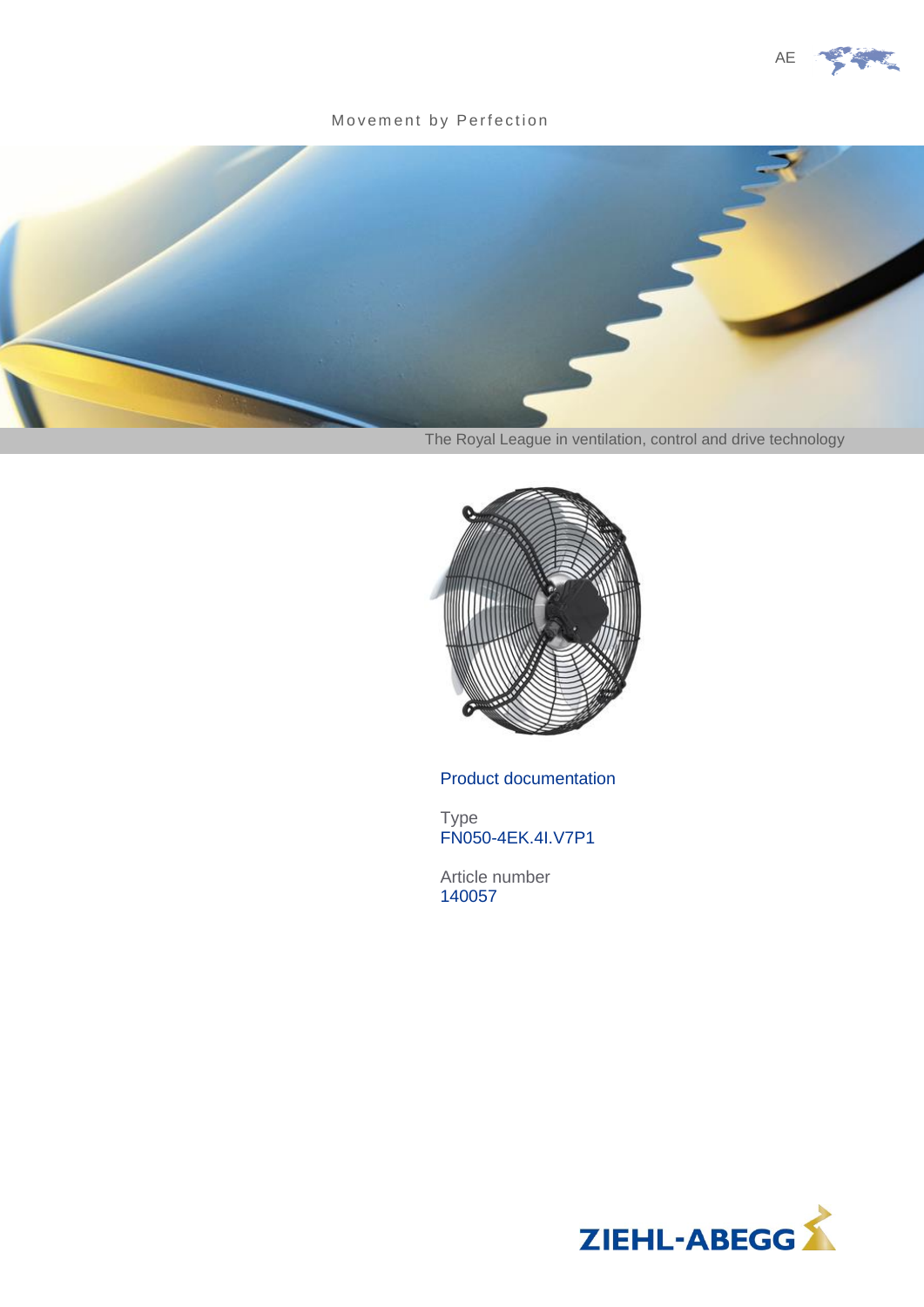# The Royal League Die Königsklasse

## Product documentation

Customer Actrol

Axial fans

ZIEHL-ABEGG Contact Kenz Zacharias Tel. +61 2 8883 2854 Email. kenz.zacharias@ziehl-abegg.com.au Project

> ZIEHL-ABEGG Subsidiary Australia ZIEHL-ABEGG Australia Pty Ltd (VIC) 181 Calarco Drive **Derrimut** VICTORIA 3030 AUSTRALIA Phone +61 3 99310899 Fax +61 3 99310499 www.ziehl-abegg.com.au info@ziehl-abegg.com.au

Type FN050-4EK.4I.V7P1

Article number 140057



### **Contents**

|                | <b>Product specification</b> |            |
|----------------|------------------------------|------------|
| $\overline{2}$ | <b>Characteristic Curve</b>  |            |
| 3              | <b>Drawing</b>               | $\sqrt{2}$ |
| 4.             | Connection diagram           |            |

22/05/2019 3:54:03 PM

www.ziehl-abegg.com **Movement by Perfection │ Bewegung durch Perfektion 2** │ 7



© ZIEHL-ABEGG SE TPL\_PG\_Datenblatt-V6-10 Release Date: 08.02.2013 Technical changes reserved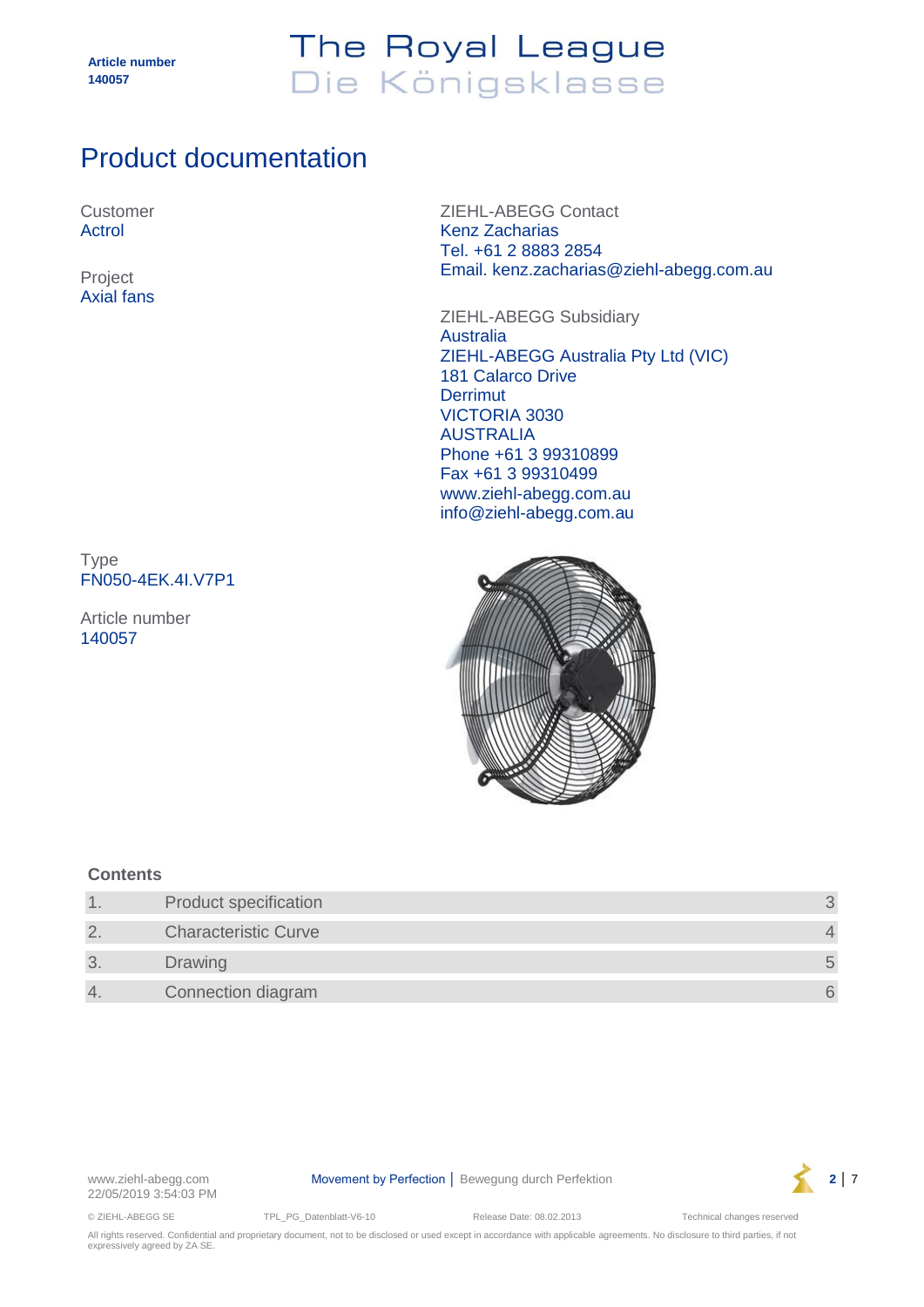# The Royal League Die Königsklasse

## <span id="page-2-0"></span>1. Product specification

### Technical data

| <b>Article number</b>             | 140057                                                                                                                                                                           |
|-----------------------------------|----------------------------------------------------------------------------------------------------------------------------------------------------------------------------------|
| <b>Type</b>                       | FN050-4EK.4I.V7P1                                                                                                                                                                |
| <b>Designation</b>                | Axial fan with sickle blades                                                                                                                                                     |
| <b>Rated values</b>               | 1~230V±10% 50Hz P <sub>1</sub> 760W<br>3.30A $\triangle$ I=5% 1230/min 16.0uF/400V 70°C<br>1~230V±10% 60Hz P <sub>1</sub> 1,05kW<br>4,60A ∆I=0% 1250/min 16,0uF/400V 50°C        |
| <b>Electrical connection</b>      | Terminal box K62                                                                                                                                                                 |
| Min. operating temperature °C     | $-25***$                                                                                                                                                                         |
| <b>Mounting type terminal box</b> | Mounted on Stator                                                                                                                                                                |
| <b>Type of protection</b>         | <b>IP54</b>                                                                                                                                                                      |
| <b>Thermal class</b>              | THCL155                                                                                                                                                                          |
| <b>Connection diagram</b>         | 1360-104XA                                                                                                                                                                       |
| <b>Rating plate</b>               | 1x fixed                                                                                                                                                                         |
| <b>Fitting position</b>           | H/Vu/Vo                                                                                                                                                                          |
| <b>Motor protection</b>           | thermal contact                                                                                                                                                                  |
| Impregnation                      | Moisture and hot climate protection                                                                                                                                              |
| <b>Quality of bearings</b>        | ball bearing with long-time lubrication                                                                                                                                          |
| <b>Material Rotor</b>             | Aluminium                                                                                                                                                                        |
| <b>Painting rotor</b>             | unpainted                                                                                                                                                                        |
| <b>Material blades</b>            | Aluminium                                                                                                                                                                        |
| <b>Painting impeller</b>          | unpainted                                                                                                                                                                        |
| <b>Guard grille type</b>          | ring grill                                                                                                                                                                       |
| Control                           |                                                                                                                                                                                  |
| <b>Other</b>                      | Balancing quality G 4,0                                                                                                                                                          |
| <b>Painting mot.suspens</b>       | Motor suspension powder-coated<br>consistency class 2                                                                                                                            |
| colour suspension                 | RAL 9005 (jet black)                                                                                                                                                             |
| Weight kg                         | 13,30                                                                                                                                                                            |
| <b>ErP Data</b>                   | Efficiency η <sub>statA</sub> : 28,9 %<br>Efficiency grade: $N_{actual} = 36,3 / N_{target} = 36*$<br>*ErP 2013* Does not comply with the stipulations of the<br>ErP regulations |

\*\*\* Occasional operation ≤ -20°C and in consideration of lowest temperature according to product documentation permissible. For cooling applications with continuous operation ≤ -20°C cold design on request.



© ZIEHL-ABEGG SE TPL\_PG\_Datenblatt-V6-10 Release Date: 08.02.2013 Technical changes reserved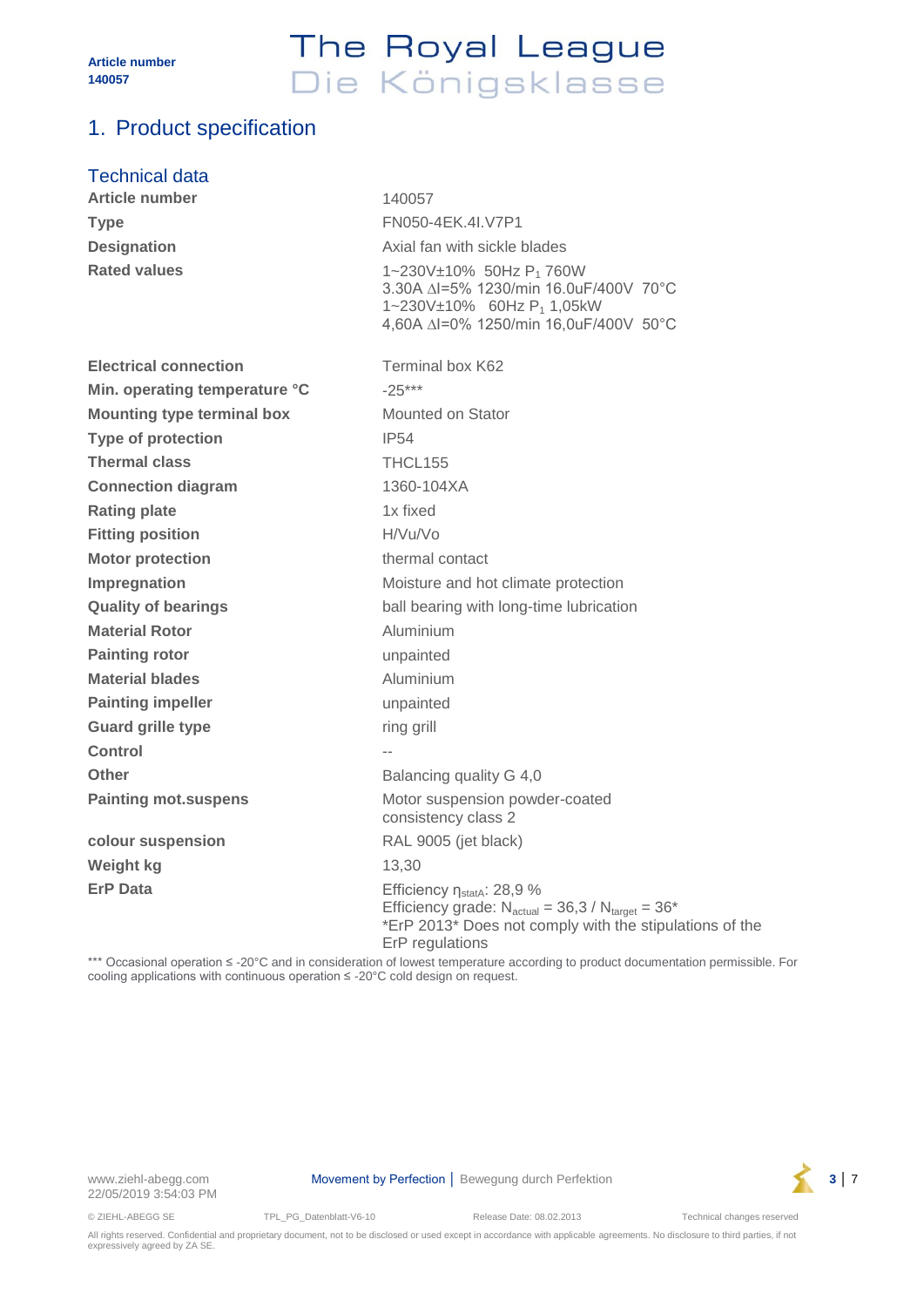## The Royal League Die Königsklasse

## <span id="page-3-0"></span>2. Characteristic Curve

| FN050-4EK.4I.V7P1 | Gemessen in Volldüse ohne Berührschutzgitter in Einbauart A nach ISO 5801 |
|-------------------|---------------------------------------------------------------------------|
| 1~ 230V 50Hz      | Messdichte 1,16                                                           |

### Air performance



**Acoustics** 







22/05/2019 3:54:03 PM

www.ziehl-abegg.com **Movement by Perfection** │ Bewegung durch Perfektion **4** │ 7



© ZIEHL-ABEGG SE TPL\_PG\_Datenblatt-V6-10 Release Date: 08.02.2013 Technical changes reserved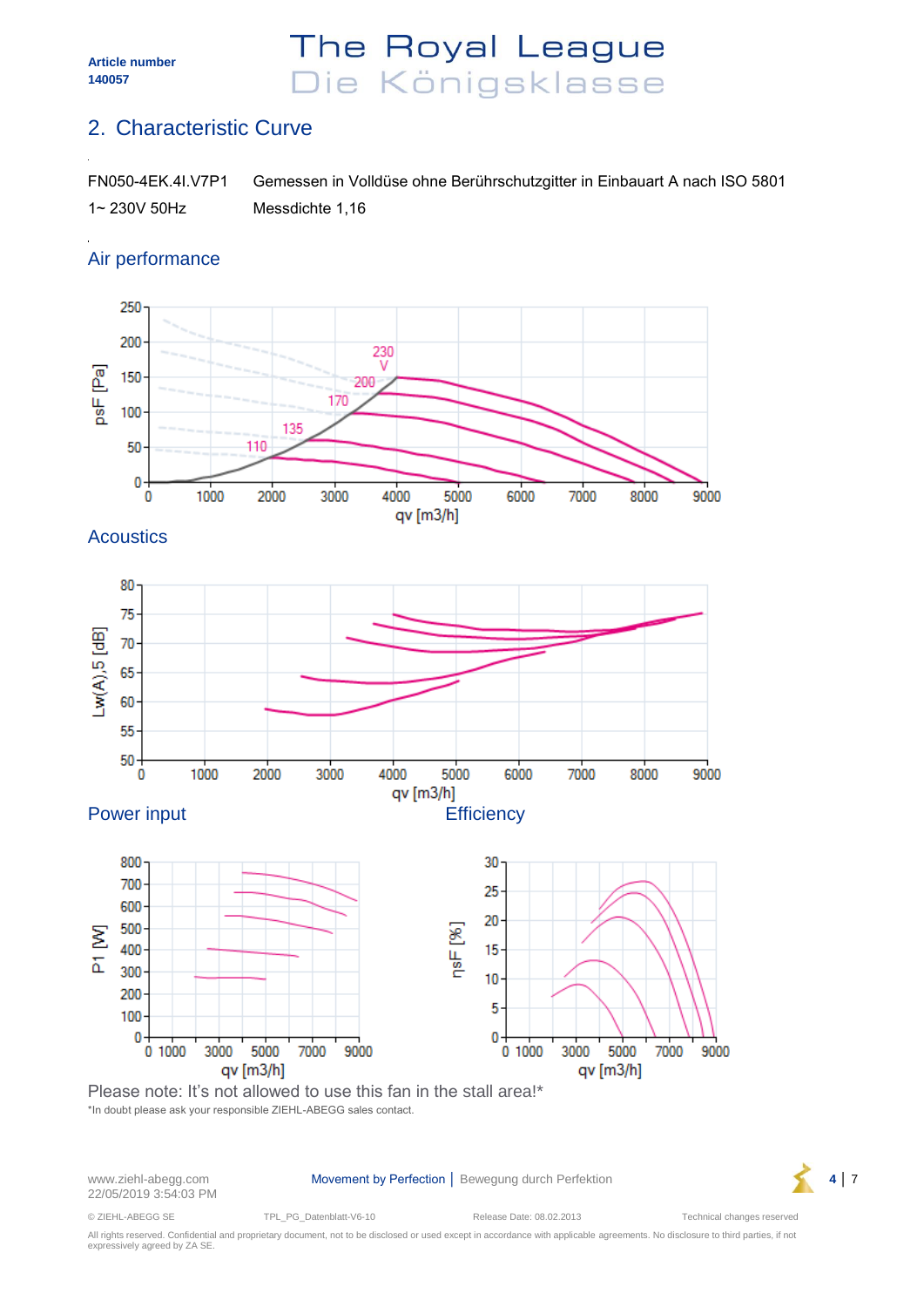# The Royal League Die Königsklasse

## <span id="page-4-0"></span>3. Drawing



### Dimensions in mm

#### Shown drawing is just to show the dimensions of the fan.

22/05/2019 3:54:03 PM

www.ziehl-abegg.com **Movement by Perfection** │ Bewegung durch Perfektion **5** │ 7



© ZIEHL-ABEGG SE TPL\_PG\_Datenblatt-V6-10 Release Date: 08.02.2013 Technical changes reserved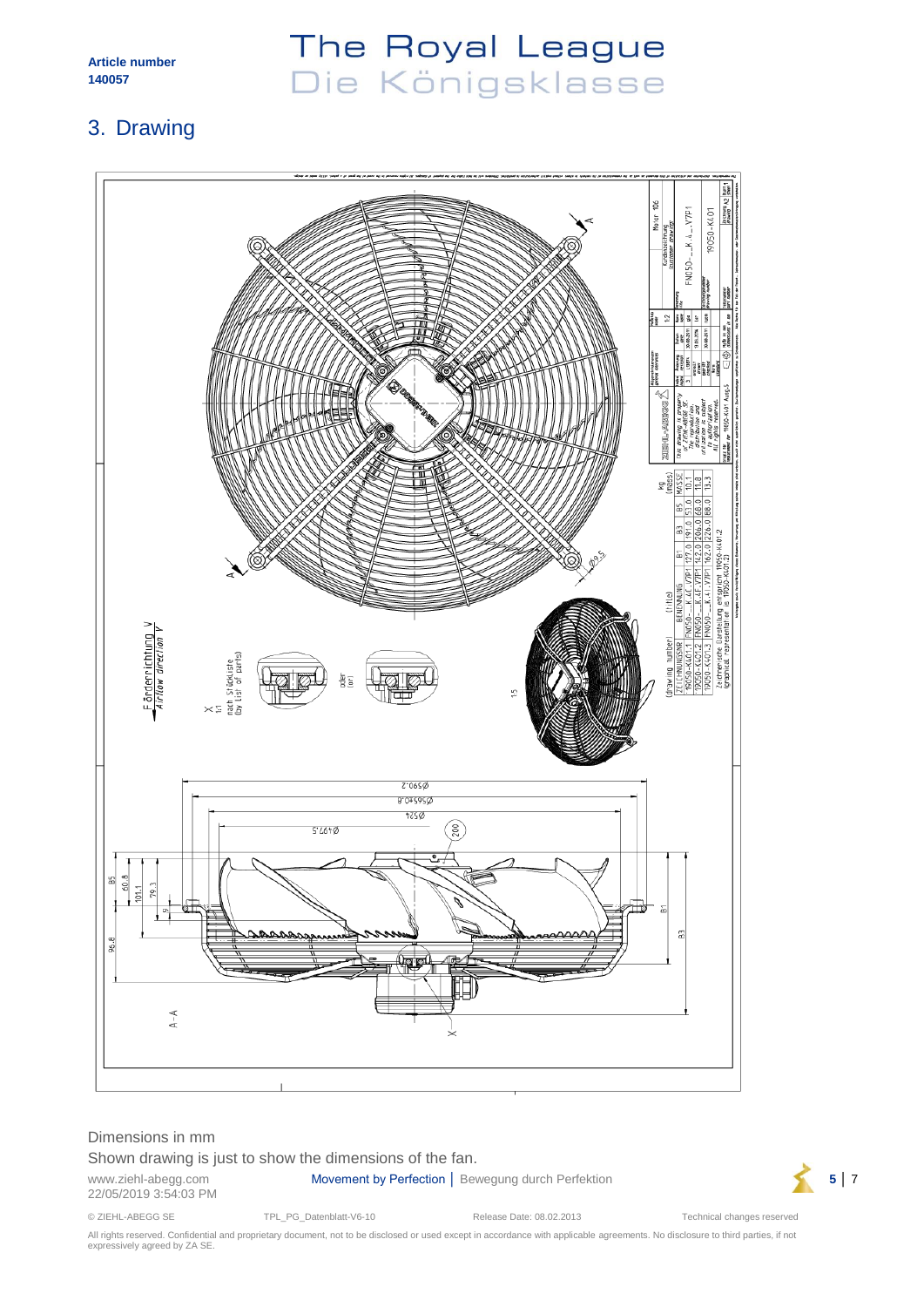## The Royal League Die Königsklasse

## <span id="page-5-0"></span>4. Connection diagram

### **1360-104XA**

1~Motor with capacitor and thermostatic switch (if built in).

| ΒN          | brown        |
|-------------|--------------|
| ВU          | blue         |
| BK          | black        |
| OG          | orange       |
| WH          | white        |
| <b>GNYE</b> | green-yellow |

Clockwise rotation



22/05/2019 3:54:03 PM

www.ziehl-abegg.com **Movement by Perfection │ Bewegung durch Perfektion 6** │ 7



© ZIEHL-ABEGG SE TPL\_PG\_Datenblatt-V6-10 Release Date: 08.02.2013 Technical changes reserved